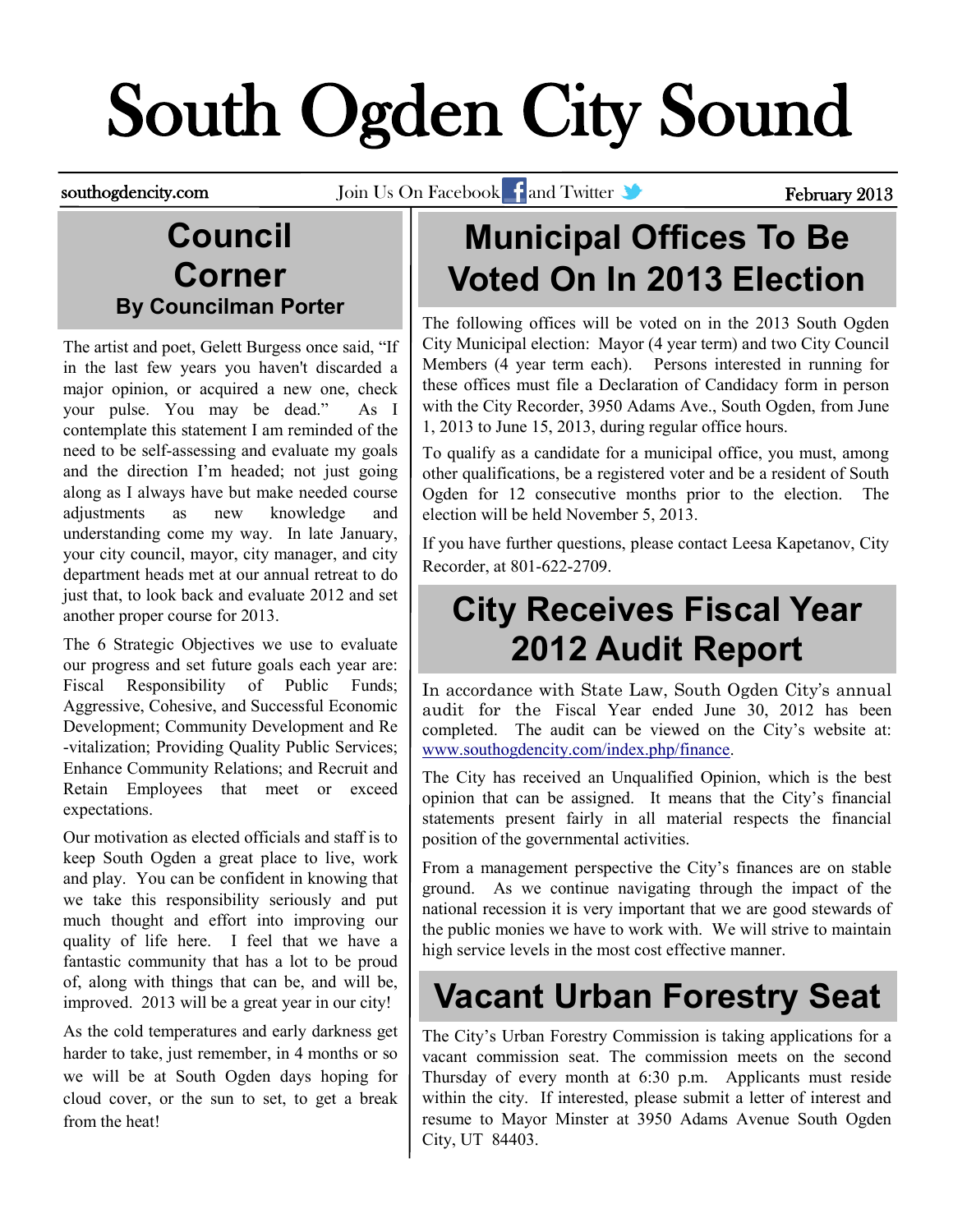Page 2 South Ogden City Sound

#### **Senior Center News**

**580 39th Street, South Ogden, UT 84403**  **801-393-9539** Monday through Wednesday 10:00 a.m. to 3:00 p.m. Thursday 9:00 a.m. to 4:00 p.m. Friday—10:00 a.m. to 2:00 p.m.

#### **February 2013**

| Monday              | Tuesday                                                               | Wednesday                                      | Thursday                                                                     | Friday                                         |
|---------------------|-----------------------------------------------------------------------|------------------------------------------------|------------------------------------------------------------------------------|------------------------------------------------|
|                     |                                                                       |                                                | 14<br>Valentine's Day<br>Build Your Own Ice<br>Cream Sunday-<br>$12:30$ p.m. | 15<br>Lunch-11:30 a.m.<br><b>Baked Chicken</b> |
| 18                  | 19                                                                    | 20                                             | 21                                                                           | 22                                             |
| Presidents Day      | Lunch $-11:30$ a.m.                                                   | Lunch $-11:30$ a.m.                            | Tai Chi-9 a.m.                                                               | Lunch-11:30 a.m.                               |
| Center Closed       | Macaroni Bake<br>Ceramics-12 p.m.<br>Blood Pressure —<br>$10:30$ a.m. | Ham Loaf<br>Bingo $-12:30$ p.m.<br>Quilt Tying | Lunch- $11:30$ a.m.<br>Chicken Strips<br>Ceramics-12 p.m.<br>Quilt Tying     | Sweet and Sour<br>Pork                         |
| 25                  | 26                                                                    | 27                                             | 28                                                                           |                                                |
| Mahjong-10 a.m.     | Lunch- $11:30$ a.m.                                                   | Lunch $-11:30$                                 | Tai Chi-9 a.m.                                                               |                                                |
| Beef Steak          | Spaghetti                                                             | Turkey Meatballs                               | Lunch $-11:30$ a.m.                                                          |                                                |
| <b>BBQ</b> Chicken  | Ceramics-12 p.m.                                                      | Bingo $-12:30$ p.m.                            | Pork Cubes                                                                   |                                                |
| Oil Painting-1 p.m. |                                                                       | Quilt Tying                                    | Ceramics-12 p.m.                                                             |                                                |
|                     |                                                                       |                                                | Quilt Tying                                                                  |                                                |
|                     |                                                                       |                                                | Respite— $1$ to $4$ p.m.                                                     |                                                |

#### **March 2013**

| $\overline{4}$<br>Mahjong-10 a.m.<br>Lunch- $11:30$ a.m.<br>Mexican Soup<br>Oil Painting-1 p.m. | 5<br>Lunch $-11:30$ a.m.<br>Pork Chop<br>Supreme<br>Ceramics-12 p.m.    | 6<br>Lunch $-11:30$ a.m.<br>Roast Turkey<br>Bingo $-12:30$ p.m.<br>Quilt Tying | 7<br>Tai Chi-9 a.m.<br>Lunch $-11:30$ a.m.<br>Chili Dog<br>Ceramics— $12$ p.m.<br>Quilt Tying     | Lunch $-11:30$ a.m.<br>Dinner Steak<br>8<br>Lunch-11:30 a.m.<br>Tuna Casserole |
|-------------------------------------------------------------------------------------------------|-------------------------------------------------------------------------|--------------------------------------------------------------------------------|---------------------------------------------------------------------------------------------------|--------------------------------------------------------------------------------|
| 11<br>Mahjong-10 a.m.<br>Lunch $-11:30$ a.m.<br>Mushroom Burger<br>Oil Painting-12 p.m.         | 12<br>Lunch $-11:30$ a.m.<br>Cajun Honey<br>Chicken<br>Ceramics-12 p.m. | 13<br>Lunch $-11:30$ a.m.<br>Ham Loaf<br>$Bingo=12:30 p.m.$<br>Quilt Tying     | 14<br>Tai Chi-9 a.m.<br>Lunch $-11:30$ a.m.<br>Turketti<br>Ceramics—12 p.m.<br>Quilt Tying-1 p.m. | 15<br>Lunch $-11:30$ a.m.<br>Corned Beef                                       |

#### **Welcome To South Ogden City**

**Budget Car and Truck Rental** Car and Truck Rental 3664 Riverdale Road 801-575-2222

**Franklin Fine Homes** General Contractor 792 Holroyd 801-420-9670

**Guffey Auto Sales** Auto Dealer Office—No Inventory 952 Chambers Suite 2 801-791-1987

**Northern Utah Chiropractic** Chiropractic Office 917 East Country Hills Drive 801-621-1668

**R&R Remodel and Restore** Handyman 5614 Meadow Lane #217 801-613-0486

#### **Business Alliance**

South Ogden area businesses interested in networking with others are invited to attend a free luncheon held the first Wednesday of each month at noon. Meetings are held at Old City Hall, 560 39th Street. Please go to [southogdencity.com](http://www.southogdencity.com/) and click on the "Business Alliance" link for current meeting topics.

#### **Animal Shelter Hosting A Pet Vaccination Event**

The South Ogden Animal Shelter is hosting a vaccine event on Saturday, February 23, 2013 from 12 p.m. until 3 p.m. Dog combo shots will be \$30, cats combo shots will be \$20 and rabies shots will be \$10 each. Nails trimming will be \$5 and ear cleaning will be \$3. It will be located at the South Ogden Animal Shelter 5594 S 600 E (behind the Pleasant Valley Library). Also, South Ogden and Washington Terrace dog licensing will be available. For more information, please contact the animal shelter at 801-622-2949.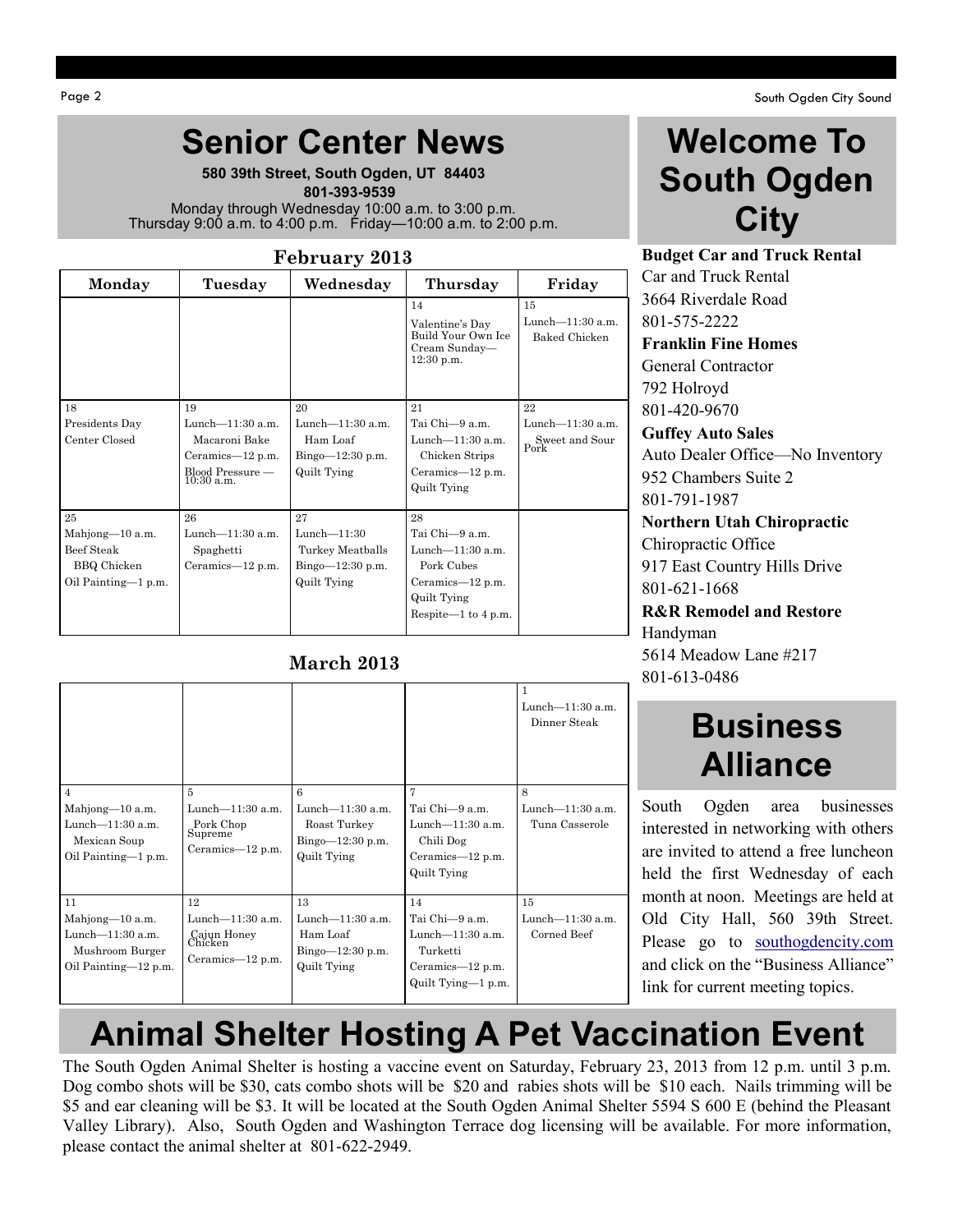#### **Recreation News**

South Ogden City will be running another adult Men's and adult Women's basketball league in March. Registration will take place online at southogdencity.com starting Feb. 4 and run through the Feb. 22, 2013. South Ogden City is also interested in running a Women's Volleyball and Coed Volleyball league, and boys and girls youth competitive basketball leagues.

South Ogden City Youth Baseball/Softball/T-ball registration is available Monday, March 4 through Friday, March 29. Registration is required to be completed online at southogdencity.com. Leagues are available for boys and girls ages 5 through 15.

South Ogden City Recreation is holding open gym times at the South Ogden Junior High on Mondays from 6 p.m. until 9 p.m. There is a \$1 charge per person each time and a waiver must be signed by a parent before the child can participate. This open gym time is for individual use only.

#### **Change in Home Based Business Licenses**

The South Ogden City Council has recently approved allowing more than one home-based business per household. The new ordinance states, "more than one home occupation may be permitted in a dwelling so long as the maximum cumulative impact of all such businesses shall not exceed the impact of a single home occupation."

As always, neighbors must feel that any home used for a home-based business is primarily a residence and not a business. Also, neighbors within 150 feet of a home based business will be notified when the license is issued.

This decision encourages business growth and entrepreneurship and reflects the way business is handled in today's economy.

#### **Emergency Notification System**

The South Ogden City emergency reverse notification system allows emergency officials in South Ogden to notify citizens and businesses of emergency situations and emergency information. This may include information such as evacuation notifications, missing children alerts, water outages, etc. Our system primarily utilizes the 9-1-1 database for resident and business phone numbers. However, here in South Ogden, we recognize that many residents rely on their cell phones/email for emergency notifications and that many of our residents do not have land line phones in their homes. Therefore, the city encourages all residents to register cell phone numbers and email addresses with the emergency system. This information will not be used for any other purpose.

You can register up to six (6) phone numbers and up to two (2) email addresses where you would like to receive emergency notifications. It is important to keep this registry current. If you move, change phone numbers, or get a new email address, you must keep your registration current in order to receive emergency information. Notifications will be sent using a recorded voice message to cell phones, alternate land lines, and/or written messages to email and SMS/text devices. The system is designed to make multiple attempts to connect with lines that are not answered or ring busy.

**To register your cell phone and/or email address, go to [www.southogdencity.com;](http://www.southogdencity.com) a link to the registry is provided there.** 

#### **Fire Department Message**

If your home has a wood burning stove, do not place discarded fireplace ashes in a plastic container or cardboard boxes. Proper disposal would be in a metal container and pour water on them. Ashes can hold heat for up to 48 hours. Nearly 395,000 homes catch fire in the United States because of improperly discarding fireplace ashes. Also, burn only seasoned (dry) wood.

The Fire Department also has a few suggestions for residents that would help them expedite the response in an emergency: 1) If a fire hydrant is located on your property, keep it clear from snow and other debris. 2) If you see a fire truck, ambulance, or any other emergency vehicle with lights flashing approaching you while driving, please pull over to the right side of the road and come to a complete stop until they pass.